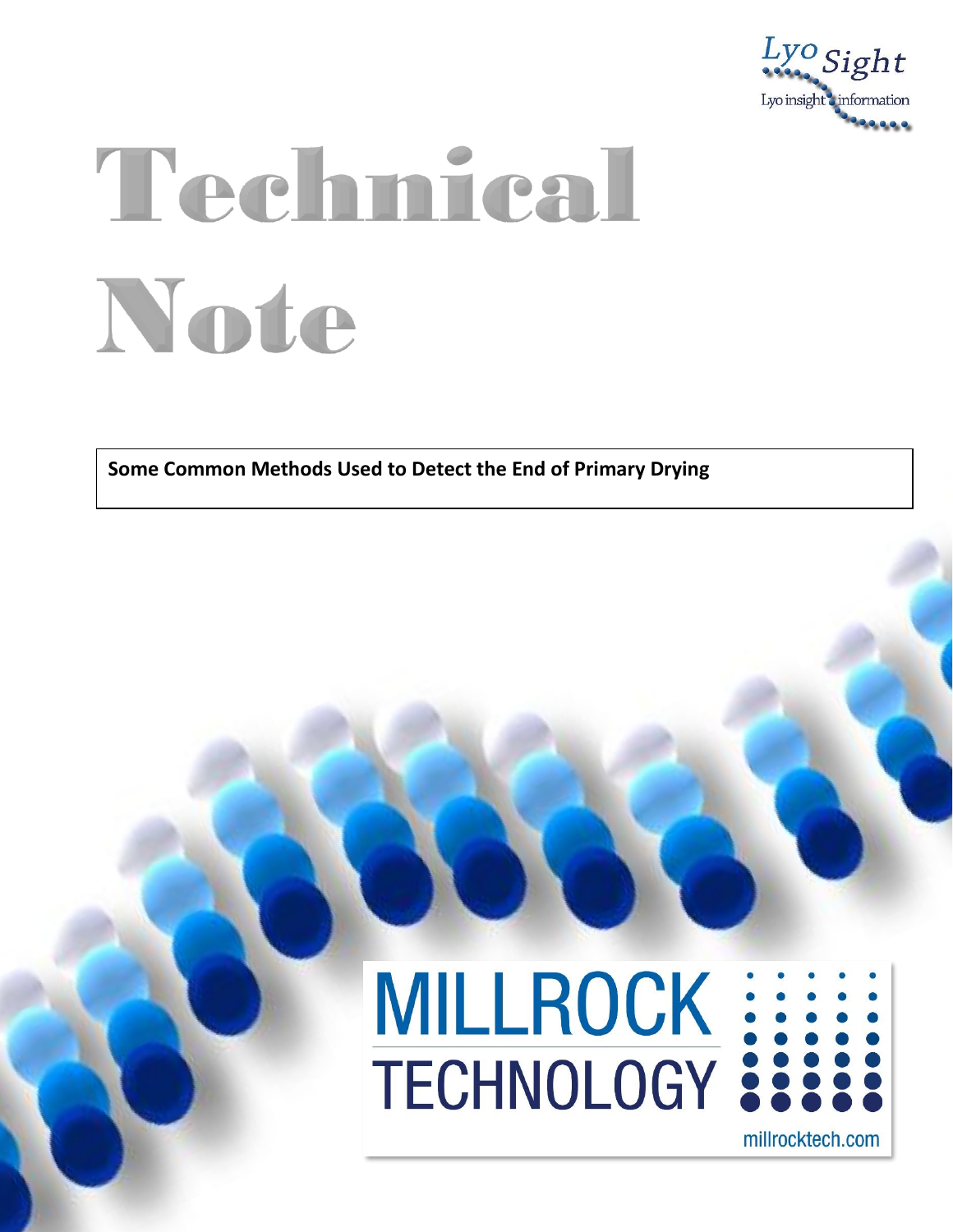

# **Some Common Methods Used to Detect the End of Primary Drying** Todd Reihbandt July 2016

The process of freeze drying (also known as lyophilization) consists of three major steps, including; freezing, primary drying and secondary drying. The primary drying phase is typically the longest and most complex part of the process. Therefore, methods to automatically determine the end of primary drying can speed help to optimize process time. In some instances multiple methods may also be employed by the operator if desired.

# *Product Temperature Set-Point End of Primary Drying*

Frozen product will have a lower temperature than the temperature controlled shelf while sublimation is occurring. It can be assumed that when the product temperature approaches the shelf temperature or a temperature well above 0C that there is no ice left in the product and therefore the product has reached the end of primary drying.

A typical software program can use this method as follows: The user enters an 'end of primary drying' product temperature. When the product temperature average reaches the defined set-point in the primary drying recipe, the program will automatically advance from the recipe to a predefined finishing routine and then to secondary drying. The finishing routine can be used to ensure that all vials have completed primary drying before entering secondary drying. If the finishing routine is not programmed, then the recipe jumps automatically to secondary drying. This feature is particularly useful for use with small lots of product.

## *Capacitance Manometer vs Pirani Convergence Test (Capacitance manometer and Pirani are required)*

The Pirani vacuum gauge is built in such a way that the gas composition will alter its pressure reading. Pirani vacuum sensors read erroneously high in the presence of water vapor. This means that if a pirani sensor is the only vacuum sensor on the system it will indicate an erroneously high pressure reading and the transfer of that information to a dryer with a capacitance manometer will, in most likelihood, not work as smoothly as possible. A capacitance manometer is designed in such a way that it indicates the absolute vacuum and is not affected by water vapor in the system. If a freeze dryer is equipped with both sensors on the tray dryer the sensors can be utilized to indicate the end of primary drying. The first step would be to characterize the pirani and the capacitance manometer against each other in a dry, empty and refrigerated system. The freeze dryer is turned on, as per the manufacturer's operator manual, with nothing on the shelf. The shelf temperature can be left at room temperature or set for a lower temperature, the condenser is activated to be fully on and the system vacuum pump is activated. The freeze dryer is allowed a period of time to become stable in this condition and the pirani and capacitance manometers are read. The difference in their pressure readings in a dry, empty and refrigerated freeze dryer will be relatively small (mT to 10's of mT) when the system is working properly. These two gauges should NOT be calibrated against each other. There may always be slight differences in their readings do to their difference in design. The difference in pressure (ΔP) between these two gauges, when dry, empty and refrigerated, indicates how close they come together when there is little to no water vapor in the gas mix over the product.

The intent of primary drying is to maximize the sublimation rate within the product. As such the gases in the chamber have a high water vapor content. Subsequently the pirani sensor will read higher than the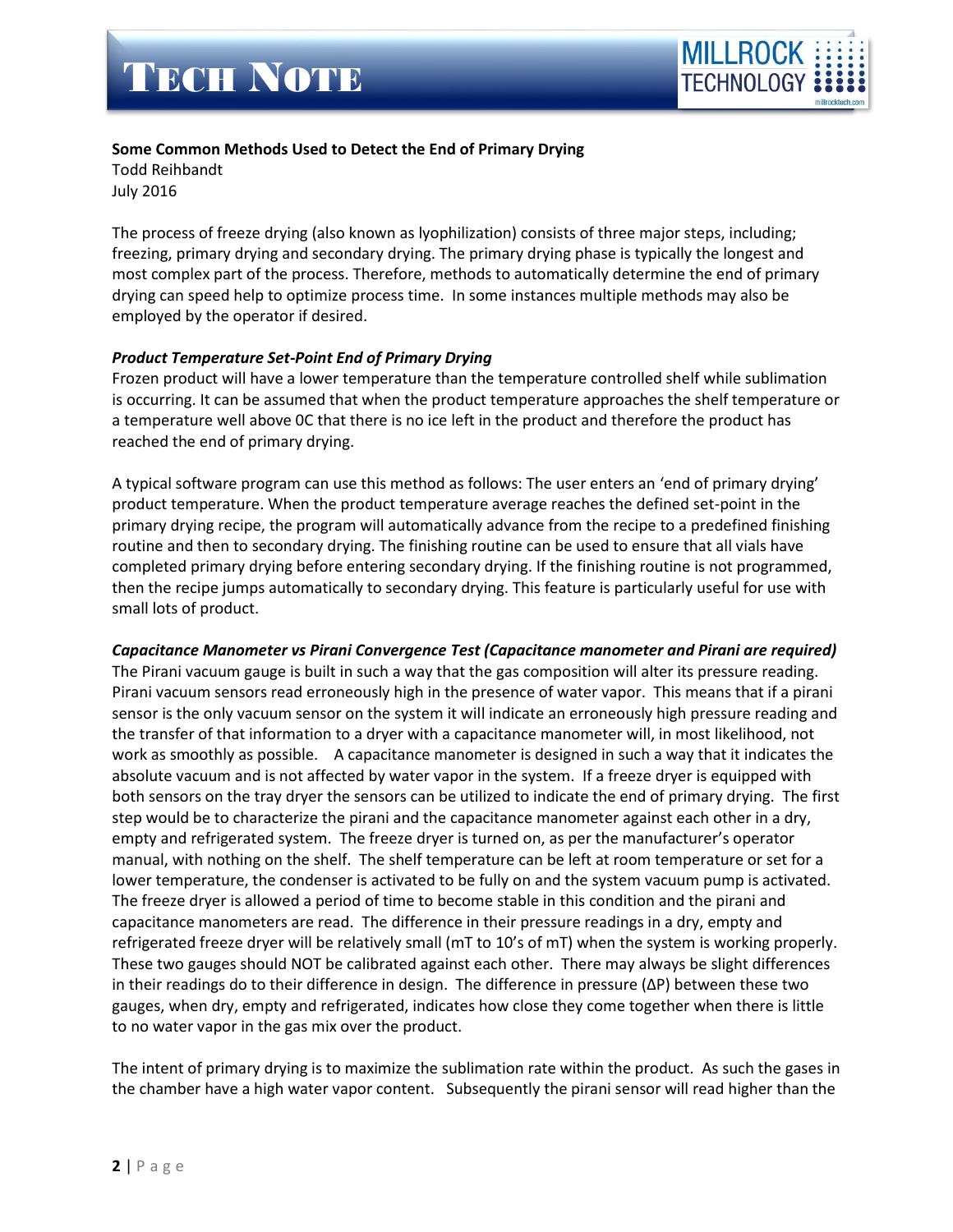# TECH NOTE



capacitance manometer. As freeze drying progresses and the amount of ice converting to vapor through the sublimation process will decrease as the product becomes lyophilized from top through the bottom of the product. Eventually the pirani and capacitance manometers will approach the ΔP that was established in a dry, empty and refrigerated system. Approaching this ΔP value indicates that the end of primary drying has occurred.

In most freeze dryers this process has been built into the software. The operator must determine the ΔP for the two sensors as indicated above. The user enters an pressure differential that would indicate end of primary drying into the software program. During the primary drying process, when the differential is met, the software program jumps to a finishing sequence and then secondary drying.

## *Dew Point via Moisture Sensor (Moisture sensor is required)*

A moisture sensor may be mounted in a freeze dryer and is used to respond to the residual moisture content of the product. Moisture sensors measure in dew point (deg C). Moisture sensors can determine the presence of liquid or ice in amounts of less than 1%; therefore, a sharp decrease in the dew point at the end of primary drying indicates that the composition of water in the drying chamber has shifted from solid ice to vapor. The user first must determine the acceptable system dew point that represents a dry product.

A typical software program can use this method as follows: The user enters a dew point (deg C) and when the product reaches this point, the program jumps to a finishing sequence and then to secondary drying. Moisture Sensors measure the humidity level in the freeze dryer and can determine and indicate the end point of the primary drying cycle.

# *Barometric Pressure Rise (Isolation valve is required)*

The barometric pressure rise approach is best used with a system that has been characterized in a dry, empty and refrigerated state. Similar to the approach used for characterizing the capacitance manometer and pirani convergence approach the freeze dryer is run, the isolation valve is closed and the pressure rise in the system over a period of time (typically minutes) is determined. This pressure rise creates a baseline for conditions when the isolation valve is closed. During a product run, when the freeze drying chamber is isolated from the condenser and vacuum pump (via the isolation valve) the sublimation of ice to vapor will force the pressure in the system to rise. With ice in the chamber the pressure will rise faster than the rate that was determined when characterizing the system dry, empty and refrigerated, thus indicating that there is still sublimation occurring. The slower the pressure rise, the less ice present. A typical acceptable pressure rise to determine the end of primary drying is less 6mT in 30 seconds with 3 or more readings in an hour.

A typical software program can use this method as well. The user enters the test time, the acceptable pressure rise and how often to repeat the test during the primary drying recipe. The program will advance to a finishing sequence and then secondary drying when the pre-set pressure rise rate is reached.

# *Tunable Diode Laser Absorption Spectroscopy*

This technique, also referred to as TDLAS is a specialized system typically attached in a particular configuration to the port of a freeze dryer between the tray chamber and the condenser. The TDLAS will monitor mass flow between these two areas with a sensitivity to water vapor flow and can indicate when the end of primary drying has occurred.